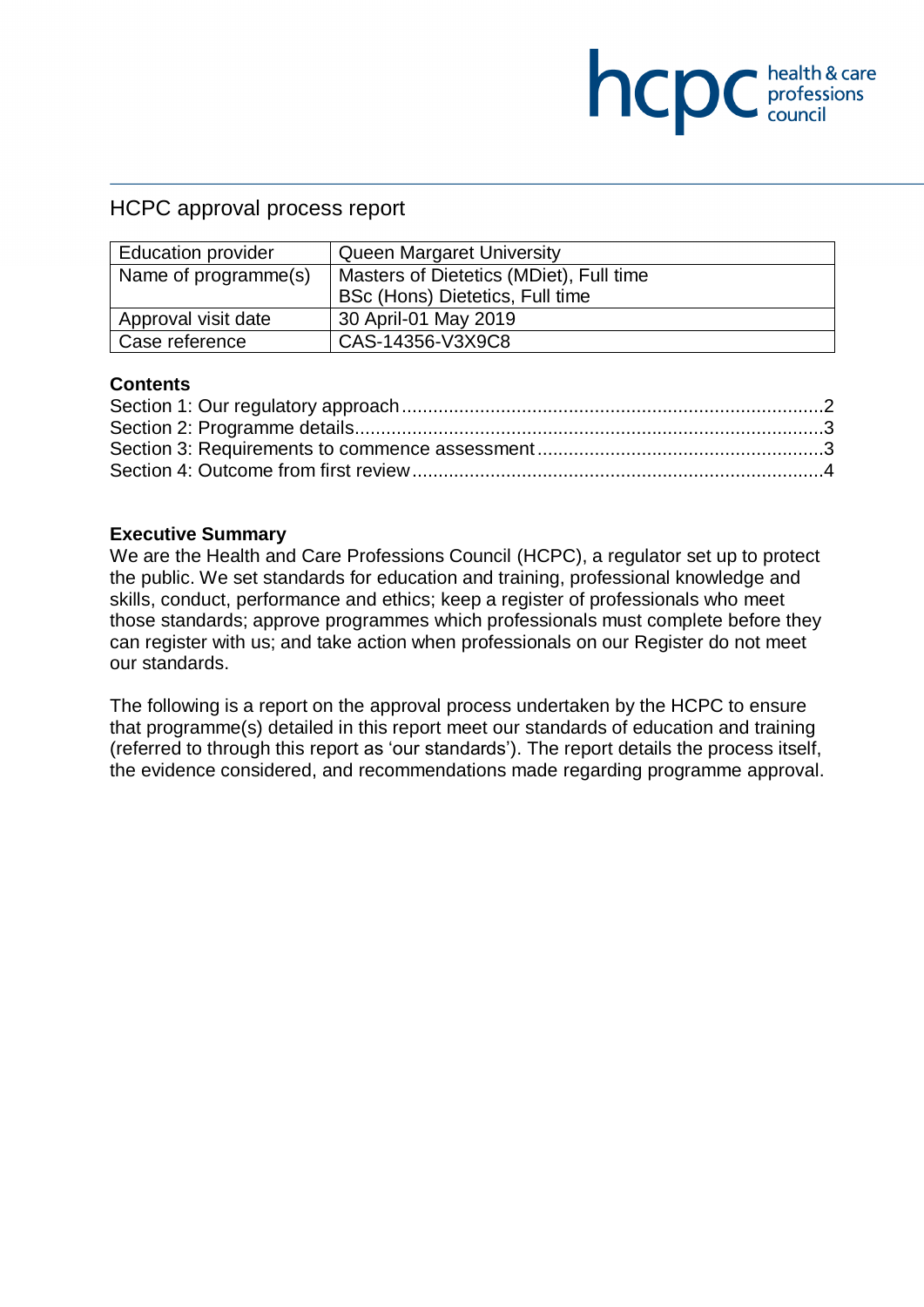# <span id="page-1-0"></span>Section 1: Our regulatory approach

#### **Our standards**

We approve programmes that meet our education standards, which ensure individuals that complete the programmes meet proficiency standards. The proficiency standards set out what a registrant should know, understand and be able to do when they complete their education and training. The education standards are outcome focused, enabling education providers to deliver programmes in different ways, as long as individuals who complete the programme meet the relevant proficiency standards.

Programmes are normally [approved on an open-ended basis,](http://www.hcpc-uk.org/education/processes/) subject to satisfactory engagement with our monitoring processes. Programmes we have approved are listed [on our website.](http://www.hcpc-uk.org/education/programmes/register/)

#### **How we make our decisions**

We make independent evidence based decisions about programme approval. For all assessments, we ensure that we have profession specific input in our decision making. In order to do this, we appoint [partner visitors](http://www.hcpc-uk.org/aboutus/partners/) to undertake assessment of evidence presented through our processes. The visitors make recommendations to the Education and Training Committee (ETC). Education providers have the right of reply to the recommendation of the visitors, inclusive of conditions and recommendations. If an education provider wishes to, they can supply 'observations' as part of the process.

The ETC make decisions about the approval and ongoing approval of programmes. In order to do this, they consider recommendations detailed in process reports, and any observations from education providers (if submitted). The Committee meets in public on a regular basis and their decisions are available to view [on our website.](http://www.hcpc-uk.org/aboutus/committees/educationandtrainingpanel/)

#### **HCPC panel**

We always appoint at least one partner visitor from the profession (inclusive of modality and / or entitlement, where applicable) with which the assessment is concerned. We also ensure that visitors are supported in their assessment by a member of the HCPC executive team. Details of the HCPC panel for this assessment are as follows:

| Julie Leaper         | Dietitian                 |  |
|----------------------|---------------------------|--|
| Susanne Roff         | Lav                       |  |
| <b>Tracy Clephan</b> | <b>Dietitian</b>          |  |
| Shaista Ahmad        | <b>HCPC</b> executive     |  |
| Jamie Hunt           | HCPC executive (observer) |  |

#### **Other groups involved in the approval visit**

There were other groups in attendance at the approval visit as follows. Although we engage in collaborative scrutiny of programmes, we come to our decisions independently.

| <b>Richard Bent</b> | Independent chair<br>(supplied by the education<br>provider) | <b>Queen Margaret University</b> |
|---------------------|--------------------------------------------------------------|----------------------------------|
| Sheila Adamson      | Secretary (supplied by the<br>education provider)            | <b>Queen Margaret University</b> |
| Mairghread Ellis    | Internal panel reviewer                                      | <b>Queen Margaret University</b> |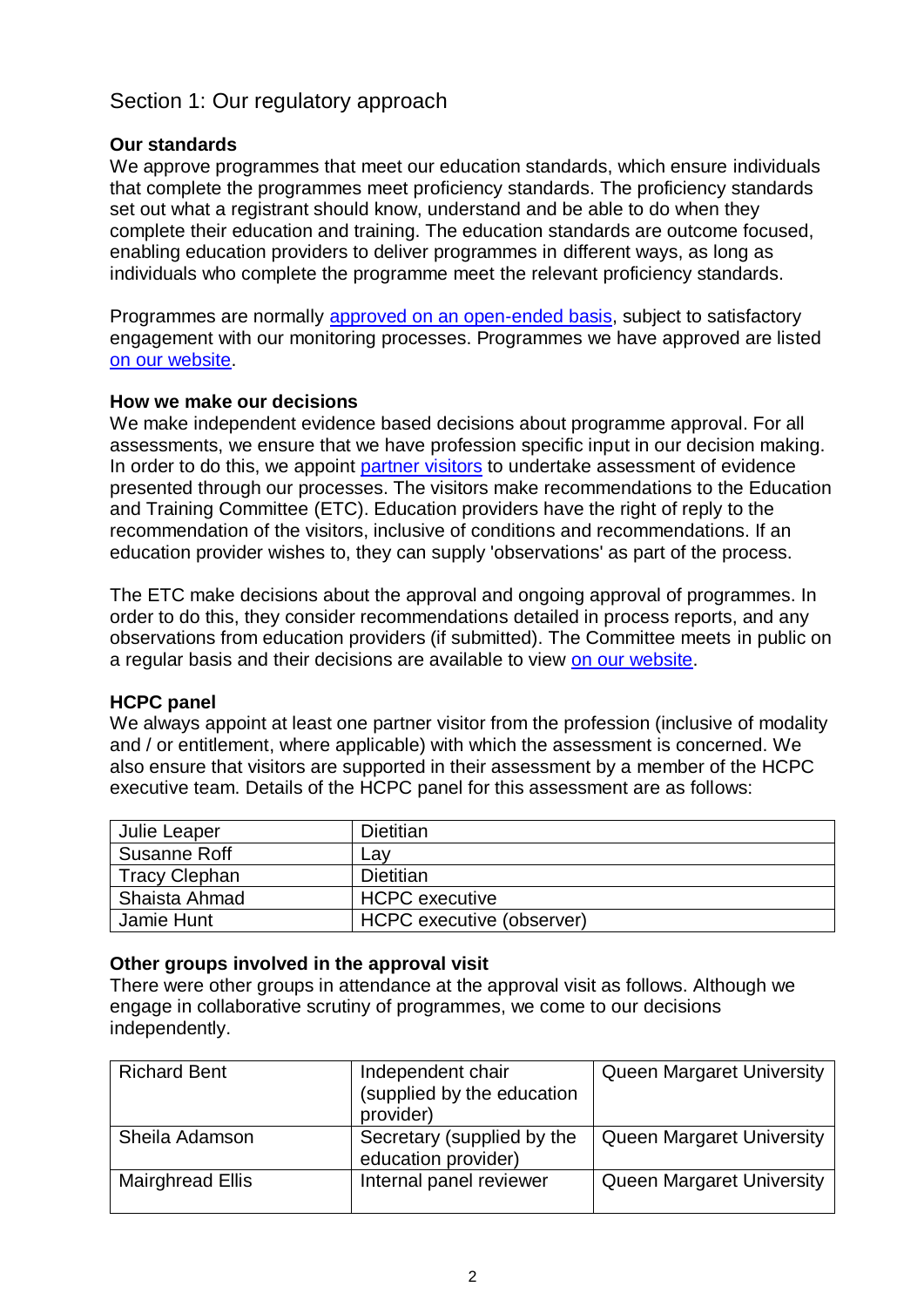| <b>Gail Carin-Levy</b>    | Internal panel reviewer                        | Queen Margaret University           |
|---------------------------|------------------------------------------------|-------------------------------------|
| <b>Fiona Reid</b>         | Internal panel reviewer                        | Queen Margaret University           |
| Jacki Bishop              | Professional body<br>representative            | <b>British Dietetic Association</b> |
| Jane Wilson               | Professional body<br>representative            | <b>British Dietetic Association</b> |
| Menna Wyn Wright          | Professional body<br>representative            | <b>British Dietetic Association</b> |
| <b>Catherine McGibbon</b> | Professional body<br>representative (observer) | <b>British Dietetic Association</b> |

# <span id="page-2-0"></span>Section 2: Programme details

| Programme name               | <b>Masters of Dietetics (MDiet)</b> |
|------------------------------|-------------------------------------|
| Mode of study                | FT (Full time)                      |
| Profession                   | Dietitian                           |
| <b>Proposed First intake</b> | 01 September 2019                   |
| Maximum learner              | Up to 27 across both programmes     |
| cohort                       |                                     |
| Intakes per year             |                                     |
| Assessment reference         | APP02057                            |

| Programme name               | <b>BSc (Hons) Dietetics</b>     |
|------------------------------|---------------------------------|
| Mode of study                | FT (Full time)                  |
| Profession                   | <b>Dietitian</b>                |
| <b>Proposed First intake</b> | 01 September 2019               |
| Maximum learner              | Up to 27 across both programmes |
| cohort                       |                                 |
| Intakes per year             |                                 |
| Assessment reference         | APP02060                        |

We undertook this assessment of two new programmes proposed by the education provider via the approval process. This involves consideration of documentary evidence and an onsite approval visit, to consider whether the programme meet our standards for the first time.

## <span id="page-2-1"></span>Section 3: Requirements to commence assessment

In order for us to progress with approval and monitoring assessments, we require certain evidence and information from education providers. The following is a list of evidence that we asked for through this process, and whether that evidence was provided. Education providers are also given the opportunity to include any further supporting evidence as part of their submission. Without a sufficient level of evidence, we need to consider whether we can proceed with the assessment. In this case, we decided that we were able to undertake our assessment with the evidence provided.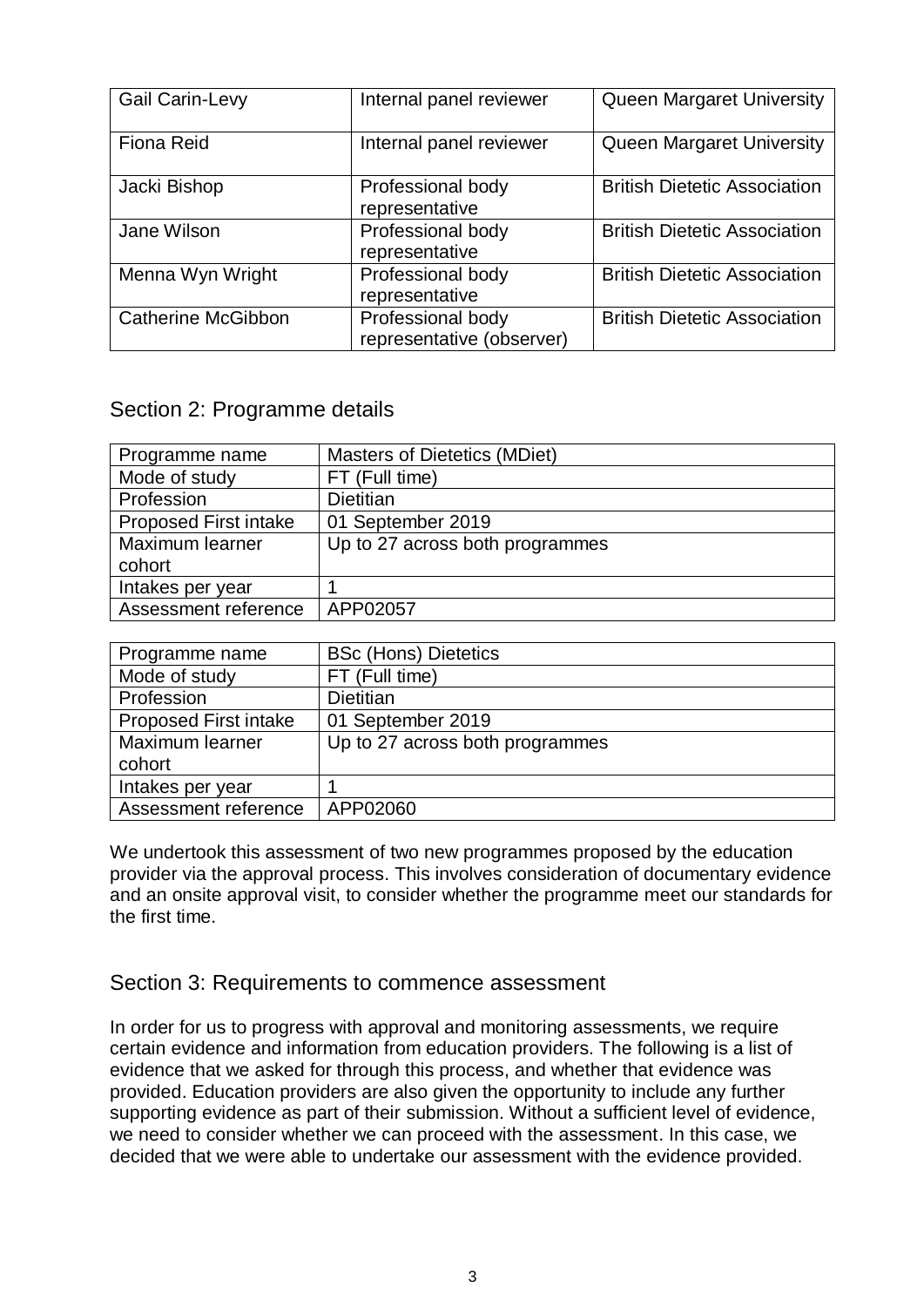| <b>Required documentation</b>                                     | <b>Submitted</b> |
|-------------------------------------------------------------------|------------------|
| Programme specification                                           | Yes              |
| Module descriptor(s)                                              | Yes              |
| Handbook for learners                                             | Yes              |
| Handbook for practice based learning                              | Yes              |
| Completed education standards mapping document                    | Yes              |
| Completed proficiency standards mapping document                  | Yes              |
| Curriculum vitae for relevant staff                               | Yes              |
| External examiners' reports for the last two years, if applicable | Yes              |

We also expect to meet the following groups at approval visits:

| <b>Group</b>                       | <b>Met</b> | <b>Comments</b>                                            |
|------------------------------------|------------|------------------------------------------------------------|
| Learners                           | Yes        | We met with learners on the<br>HCPC approved programmes at |
|                                    |            | Queen Margaret University, BSc                             |
|                                    |            | (Hons) Dietetics (Full Time) and                           |
|                                    |            | MSc Dietetics (Part Time).                                 |
| Senior staff                       | Yes        |                                                            |
| Practice education providers       | Yes        |                                                            |
| Service users and carers (and / or | Yes        | We met with individuals who                                |
| their representatives)             |            | provided services for service                              |
|                                    |            | users.                                                     |
| Programme team                     | Yes        |                                                            |
| <b>Facilities and resources</b>    | Yes        |                                                            |

# <span id="page-3-0"></span>Section 4: Outcome from first review

## **Recommendation of the visitors**

In considering the evidence provided by the education provider as part of the initial submission and at the approval visit, the visitors' recommend that there was insufficient evidence to demonstrate that our standards are met at this time, but that the programme(s) should be approved subject to the conditions noted below being met.

## **Conditions**

Conditions are requirements that must be met before programmes can be approved. We set conditions when there is insufficient evidence that standards are met. The visitors were satisfied that a number of the standards are met at this stage. However, the visitors were not satisfied that there is evidence that demonstrates that the following standards are met, for the reasons detailed below.

We expect education providers to review the issues identified in this report, decide on any changes that they wish to make to programmes, and then provide any further evidence to demonstrate how they meet the conditions. We set a deadline for responding to the conditions of 12 June 2019.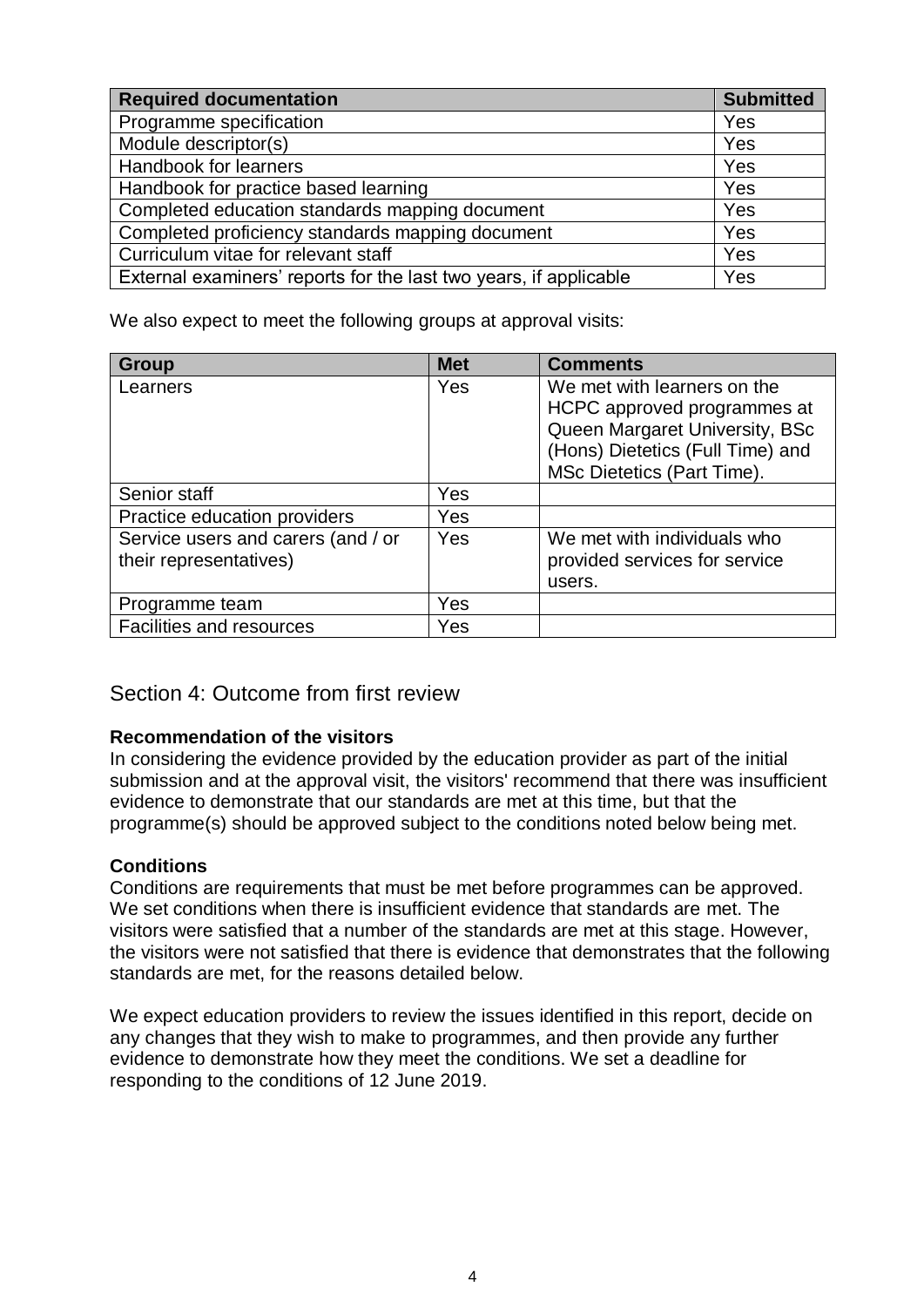#### **2.1 The admissions process must give both the applicant and the education provider the information they require to make an informed choice about whether to take up or make an offer of a place on a programme.**

**Condition:** The education provider must ensure that appropriate information about the associated costs of the programmes is provided to potential applicants, to ensure that they can make an informed choice about whether to take up a place on the programmes.

**Reason:** To evidence this standard, a link was provided to the education provider's website which provided some information about the programmes including details such as entry requirements, structure of the programme and information about practicebased learning. The visitors noted from the documentation that practice-based learning settings would be secured for learners by the education provider. The visitors also noted that applicants were not provided with information that explained what the associated costs of the programmes might be, including accommodation costs whilst on practice-based learning. The programme team informed the visitors that this information is contained within the prospectus but is not currently available on the education provider's website. They noted that applicants would be made aware how practicebased learning would be allocated at open days, and when they are offered a place on the programme. In discussions with existing learners they explained that they were unaware of how practice based learning would be allocated, and the additional costs that they would incur, prior to being offered a place on the programme, despite attending open days. As such, the visitors were not able to establish how information about potential additional costs associated with the programmes, and details about practice-based learning, would be made available to potential applicants prior to taking up an offer of a place on the programmes. Therefore, the education provider must demonstrate how they inform all prospective applicants of any additional costs on the programmes, and how learners will be allocated practice-based learning opportunities, to ensure they can make an informed choice about whether to take up a place on the programmes.

#### **2.1 The admissions process must give both the applicant and the education provider the information they require to make an informed choice about whether to take up or make an offer of a place on a programme.**

**Condition:** The education provider must ensure that appropriate information about the criminal conviction checks and health requirements is provided to potential applicants, allowing them to make an informed decision about taking up a place on a programme.

**Reason:** From a review of the programme documentation, the visitors noted that information regarding requirements for criminal conviction checks and health requirements were available within the student handbook. As this information, was contained within the student handbook the visitors could not see how applicants would have access to this information prior to securing a place on the programme. In discussions with the programme team, the visitors were told that this information was initially contained on the website but this has now been removed following a review of the information. The learners informed the visitors that the information about health requirements were outlined within the offer letter that they received but this information was not contained on the website at the point of admission. As such, the visitors could not determine how applicants would have all the information they require to make an informed decision about whether to take up an offer of a place on the programmes. The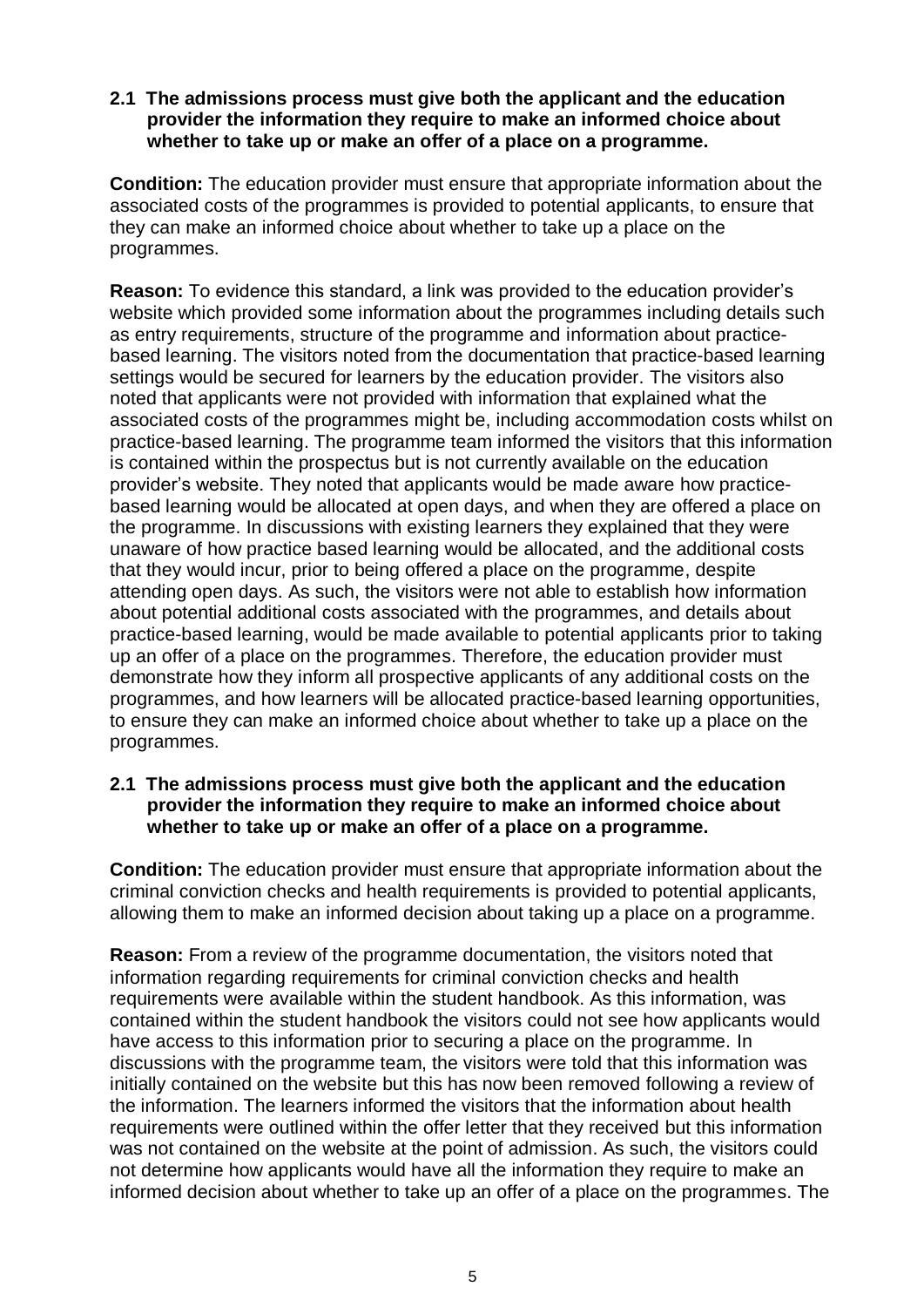visitors require further evidence as to what information will be made available to potential applicants and how this information will be provided. In this way, the visitors will be able to determine how the education provider ensures that applicants have all the information they require in order to make informed decisions about taking up a place on the programmes.

#### **2.2 The selection and entry criteria must include appropriate academic and professional entry standards.**

**Condition:** The education provider must demonstrate how the selection criteria used to assess value based statements completed by applicants as part of the admissions process is appropriate, and allows the education provider to make admissions decisions.

**Reason:** From the documentation provided, the visitors noted that there were specific entry requirements which need to be met before applicants could be offered a place on the programmes. The visitors understood that as part of the admissions process, the education provider does not conduct interviews to determine the suitability of applicants for the programmes. In discussions at the visit, the programme team informed the visitors that instead of conducting interviews, all applicants are required to write a "value based statement" to demonstrate their ability to be a suitable applicant for the programme. If the admissions criteria are met, the value-based statement is assessed by an admissions panel to determine whether the applicant has demonstrated the skills required for the diverse role of a dietitian. However, the visitors were not able to establish how the value-based statements would be assessed by the education provider to determine if the applicants are suitable for the programmes as they did not have sight of the assessment criteria. Therefore, the visitors require evidence which demonstrates the criteria which will be used to assess the value based statements in order to determine if the selection criteria are appropriate to the level and content of the programmes.

#### **3.3 The education provider must ensure that the person holding overall professional responsibility for the programme is appropriately qualified and experienced and, unless other arrangements are appropriate, on the relevant part of the Register.**

**Condition:** The education provider must demonstrate what arrangements are in place to ensure that the individual holding overall professional responsibility for the programme is appropriate qualified and experienced unless other arrangements are appropriate, on the relevant part of the Register.

**Reason:** To evidence this standard, the education provider provided the name and curriculum vitae of the individual with overall professional responsibility for the programmes. In discussions with the senior team, the visitors were given verbal assurances that the individual appointed to this role would always be registered with the HCPC. The team explained that there were plans to create a succession plan to identify and develop a replacement for the programme leader if this was required in the future. Following this meeting, the visitors were provided with a programme lead descriptor which outlined the roles and responsibilities of the programme leader, which seemed reasonable to the visitors. However, considering all of the information provided, the visitors were unable to determine what arrangements would be in place on these programmes to ensure that the person appointed to the role would be appropriately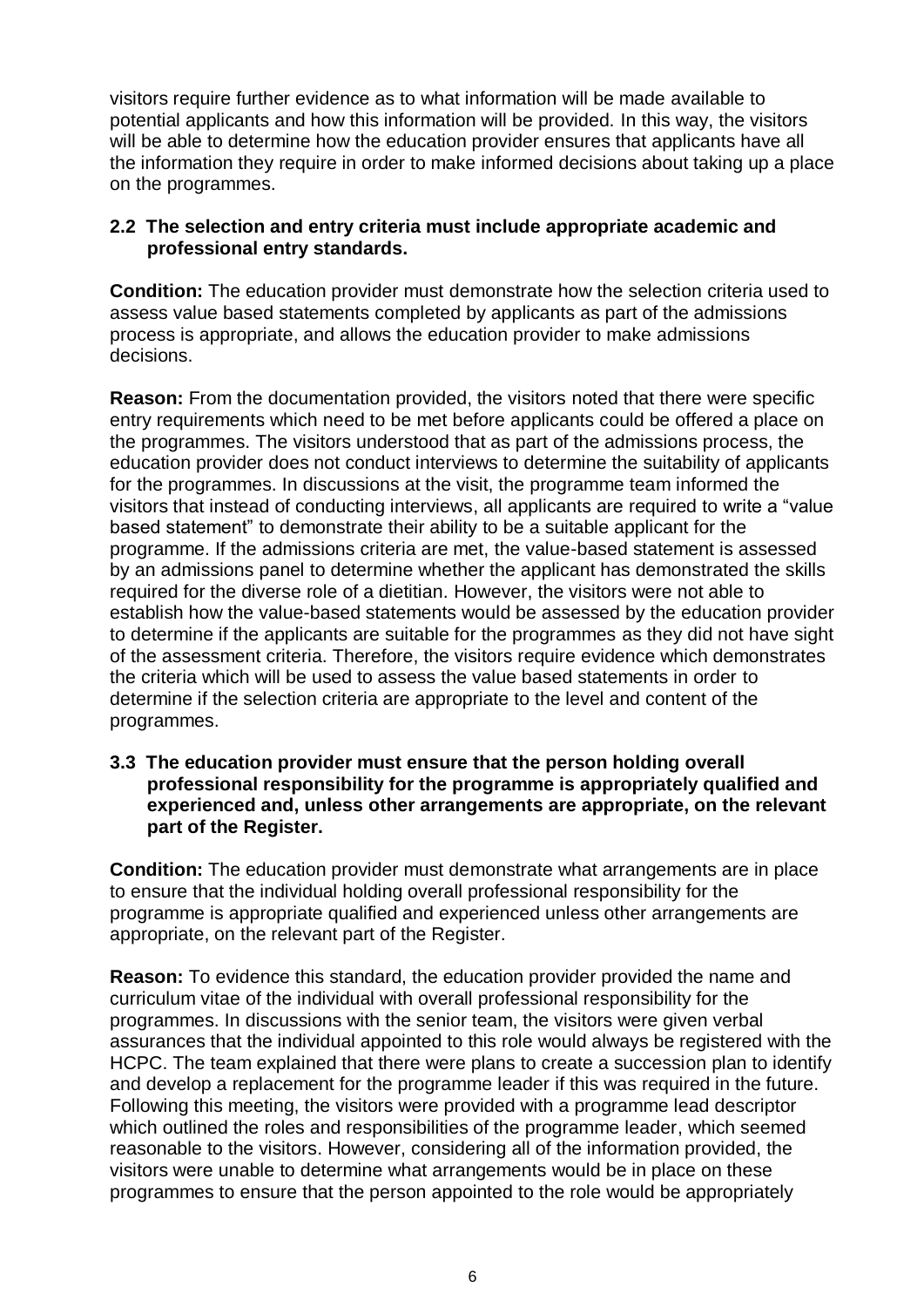qualified and experienced and, unless other arrangements are appropriate, on the relevant part of the Register. Therefore, the visitors require evidence of how the education provider will ensure that the person holding overall professional responsibility for the programmes is appropriately qualified and experienced and, unless other arrangements are appropriate, on the relevant part of the Register.

#### **3.7 Service users and carers must be involved in the programme.**

**Condition:** The education provider must demonstrate how service users and carers will be involved to contribute to the overall quality and effectiveness of the programmes, and demonstrate how this involvement is monitored and evaluated.

**Reason:** In the documentation, the visitors understood that the views of service users had been gathered through online questionnaires and patient stories which had helped the education provider develop their admissions processes, practice placements and the curriculum content. At the visit, the visitors were able to meet with individuals who provided services for service users. These individuals explained that service users had been involved in "Dementia cafes" where they help to develop learner's communication skills and consider the impact of nutritional care for people living with dementia.

The programme team explained that there were various projects where they plan to involve the service users on for these programmes. An example of this includes the development of a "Health issues in the community" module where learners would have the opportunity to visit community groups and communicate with service users. From these discussions, the visitors gained an insight of how the education provider planned to involve service users within this programme. However, the visitors considered that some of this 'involvement' was actually learners working with service users, rather than service users contributing to the programme itself in some way (for example, in programme development). As such, the visitors were not able to determine whether service users are meaningfully involved in the programmes, or how the education provider would continue to ensure service user and carer involvement. Therefore, the education provider must demonstrate how they will involve service users in the programmes, so they are able to contribute to the overall quality and effectiveness of the programme.

#### **3.14 The programme must implement and monitor equality and diversity policies in relation to learners.**

**Condition:** The education provider must provide evidence of how equality and diversity policies are made available to learners.

**Reason:** From a review of the documentation provided, the visitors noted that there is an equality and diversity policy in place for the programmes. The visitors were satisfied that the content of the policy, if implemented and monitored appropriately, was appropriate to ensure equality and diversity in relation to learners. At the visit, the programme team outlined the process of how equality and diversity policies would be implemented and monitored for the programmes. However, the learners told the visitors they were not clear what the equality and diversity policies were and how they would access these should they need to use them. As such, the visitors could not determine how learners would be able to access the policy and what they would need to do if they felt discriminated against. Therefore, the visitors require further evidence as to how the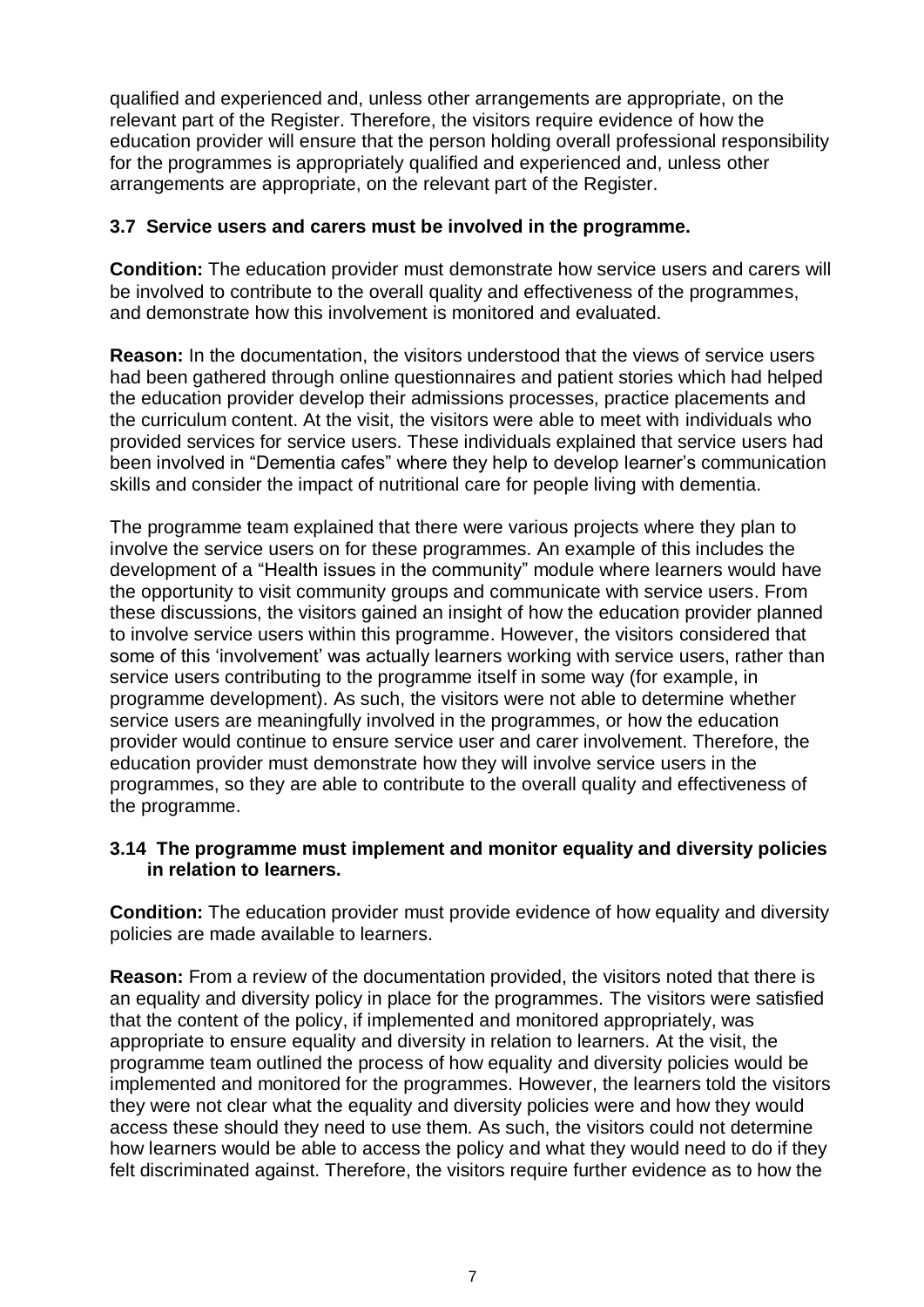education provider will make equality and diversity policies available to learners on the programmes

#### **4.6 The learning and teaching methods used must be appropriate to the effective delivery of the learning outcomes.**

**Condition:** The education provider must demonstrate how peer assisted learning (PAL) will be used throughout the programmes, to ensure it is appropriate and effective in supporting the delivery of the learning outcomes.

**Reason:** From a review of the documentation, the visitors understood that learners on the programme would complete Peer Assisted Learning (PAL) in Placements A, B and C. This involves working in collaboration with other learners to develop knowledge and skills throughout each practice-based learning element of the programmes. The visitors understood that all learners would be asked to provide feedback to their peers on their performance. In discussions with the practice educators, the visitors were informed that PAL is used within a group format. Another practice educator explained that this is used on a one to one basis with learners, to reflect the environment of a patient care setting. In the programme team meeting, it was explained that the PAL was intended to be a learning activity designed to ensure that learners can give each other feedback and reflect on what they had learnt. Due to the disparity in the understanding of different groups of how PAL would be used in the programmes, the visitors were not able to establish whether PAL would be an appropriate teaching method to support the delivery of the learning outcomes. Therefore, the education provider must provide clarification on how PAL will be used as a teaching method on the programmes and how this will ensure the effective delivery of the learning outcomes.

#### **5.3 The education provider must maintain a thorough and effective system for approving and ensuring the quality of practice-based learning.**

**Condition:** The education provider must demonstrate how the programmes continue to ensure quality of practice-based learning.

**Reason:** From a review of the documentation, the visitors understood there was a process in place that the education provider uses to approve and monitor practicebased learning. The visitors understood that the practice-based learning opportunities are approved on a 5 year basis using the quality standards for practice placement audit (QSPP), which is a Scotland-wide scheme. The practice-based learning environments are then continually reviewed on an annual basis where the practice educators would confirm if any changes have been made to the practice-based delivery in the health board or report if no changes had been made. As part of the submission the visitors reviewed the "Scottish cluster Dietetic Placements" website which contained information about the placement profiles for each of the NHS boards used to provide practice-based learning opportunities for these programmes. The visitors read information about various placement providers, some of which had no details of when initial approval had taken place, or whether they had been monitored since approval. The visitors understood that as the QSPP tool is a national scheme provided by NHS Scotland the education provider may not have direct control over the information produced on their website. However, the visitors were not able to determine how the education provider would use the information from the QSPP audit, plus any other relevant information, to ensure the quality of practice-based learning for their learners. Therefore, the education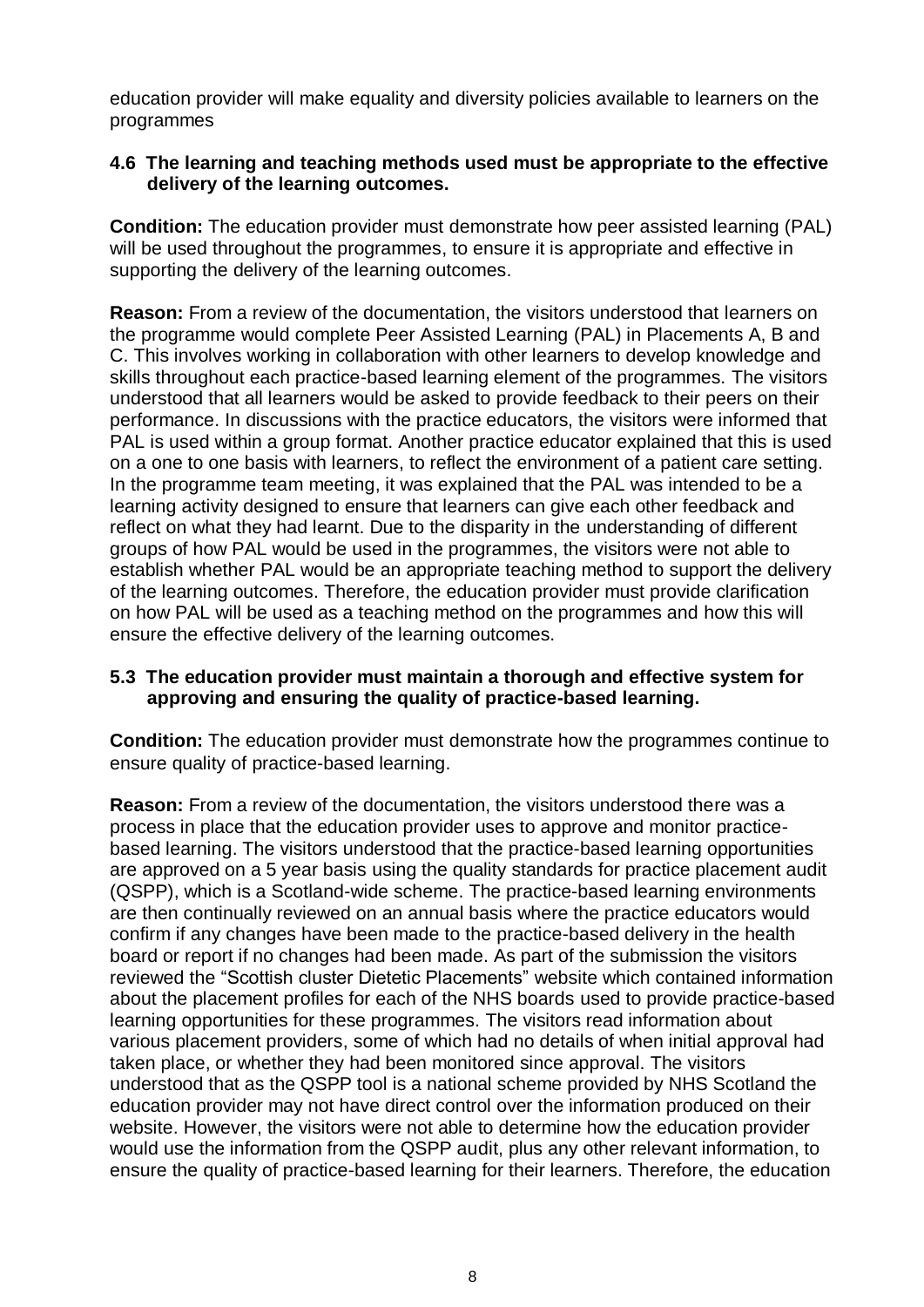provider must demonstrate how the information from the QSPP audit, plus any other relevant information, is used to ensure the quality of practice-based learning.

### **Recommendations**

We include recommendations when standards are met at or just above threshold level, and where there is a risk to that standard being met in the future. Recommendations do not need to be met before programmes can be approved, but they should be considered by education providers when developing their programmes.

#### **3.4 The programme must have regular and effective monitoring and evaluation systems in place.**

**Recommendation:** The education provider should review the contributions that external examiners make to the programmes.

**Reason:** From a review of the documentation and discussions at the visit, the visitors had seen evidence of the processes in place to monitor and evaluate the programmes' quality and effectiveness. However, when reviewing the external examiner reports, the visitors noted that the responses provided by the external examiner were limited to responding to a series of questions with a tick box and a short comment. The form was structured to allow the external examiners to provide further comments on the programmes including the strengths and the suggested areas of development. However, in the example provided, this section was not completed with feedback which would be beneficial to the programme team. As such, the visitors recommend that the education provider monitors and evaluate the contributions made by the external examiner to the programmes through the report to enable the programme team to benefit from any feedback provided.